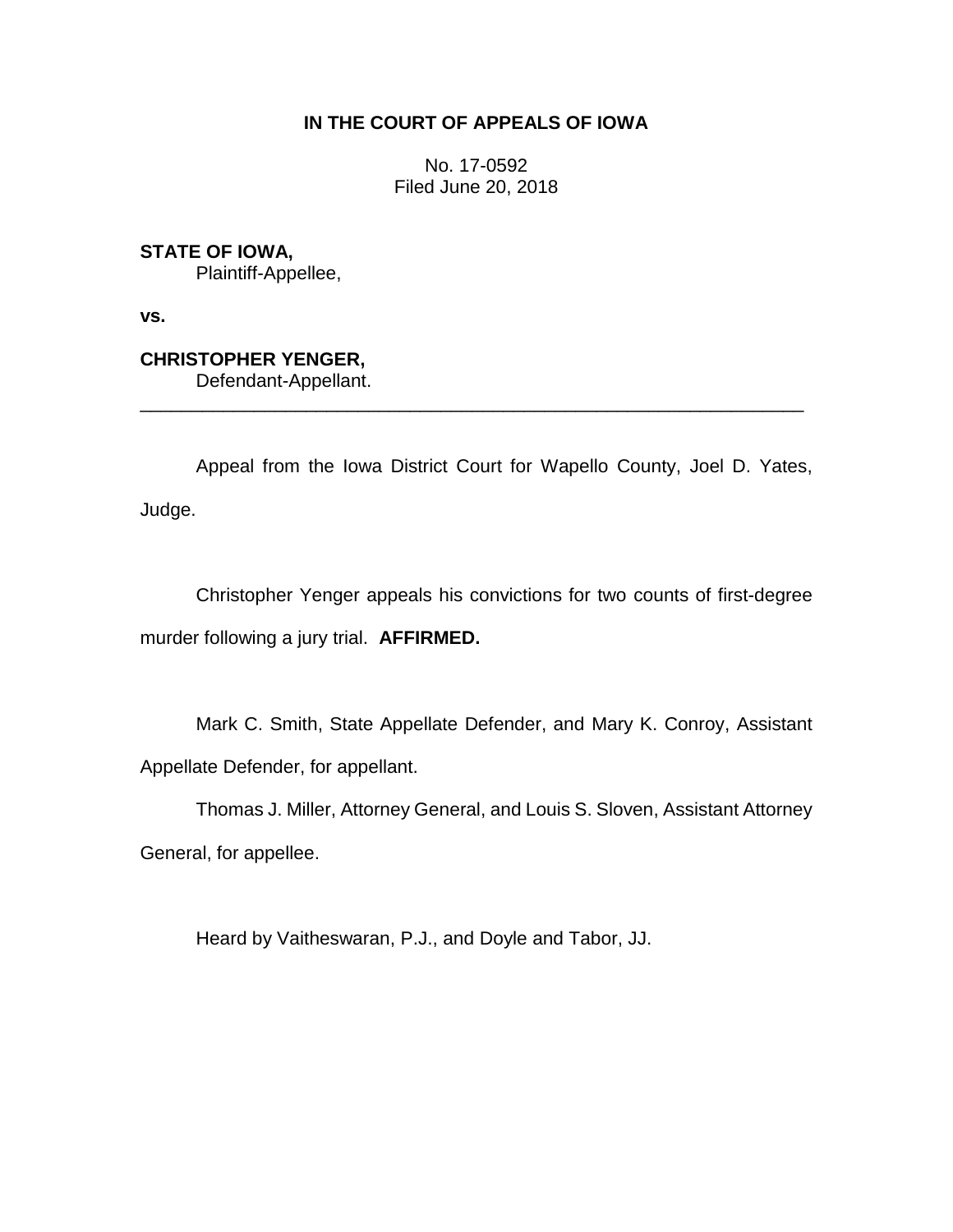### **VAITHESWARAN, Presiding Judge.**

A fire set in a home north of Ottumwa resulted in the death of two occupants. An investigation turned up no solid leads until a decade later. At that time, the State charged Christopher Yenger with two counts of first-degree murder. A jury found him guilty as charged. On appeal, Yenger contends (1) the State presented insufficient evidence to corroborate accomplice testimony, (2) his trial attorney was ineffective in failing to challenge certain jury instructions, and (3) the district court provided inadequate reasons for denying his post-trial motions.

# *I. Corroboration of Accomplice Testimony*

Iowa Rule of Criminal Procedure 2.21(3) requires the corroboration of accomplice testimony:

A conviction cannot be had upon the testimony of an accomplice or a solicited person, unless corroborated by other evidence which shall tend to connect the defendant with the commission of the offense; and the corroboration is not sufficient if it merely shows the commission of the offense or the circumstances thereof.

The district court designated one man—Zachary Dye—an accomplice as a matter of law. *See State v. Douglas*, 675 N.W.2d 567, 571 (Iowa 2004) ("When the facts and circumstances are undisputed and permit only one inference, whether a witness is an accomplice is a question of law for the court."). The court instructed the jurors they could also find a second man—Kyle Jameson—an accomplice. *See id.* ("In view of the contrary inferences that could be drawn from the evidence, it was for the jury to choose which inferences were warranted under the testimony given at trial."). However, the court did not give the jurors a special interrogatory asking whether they found Jameson to be an accomplice.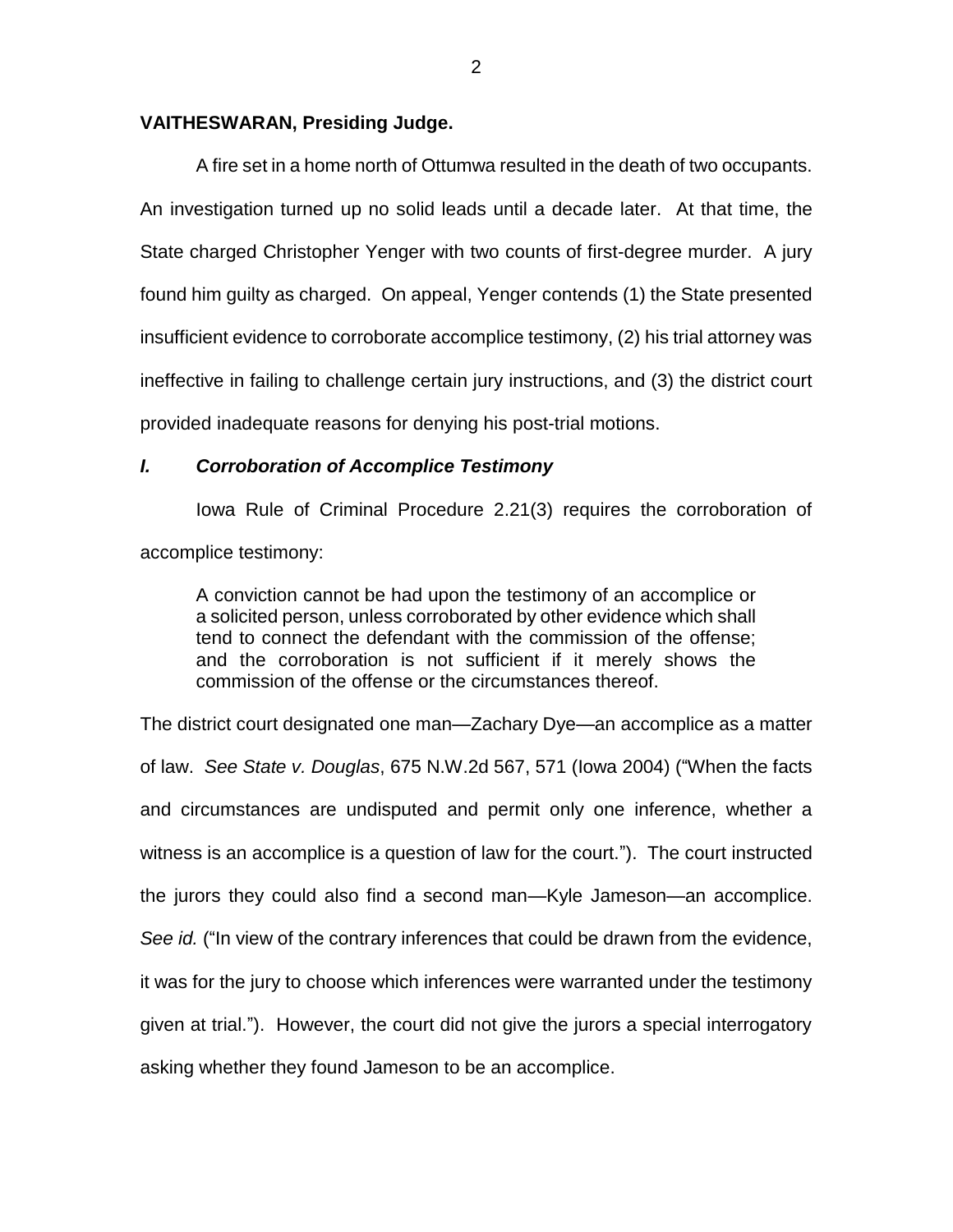Both men testified for the State and implicated Yenger. Yenger moved for judgment of acquittal on the ground the State failed to present sufficient evidence to corroborate their testimony. The court denied the motion.

On appeal, Yenger argues Jameson, too, was an accomplice and, accordingly, his testimony could not be used to corroborate the testimony of Dye. *See id.* at 572 (stating "the testimony of one accomplice may not corroborate the testimony of another accomplice"). The State responds that, even if Jameson was an accomplice, foreclosing reliance on his testimony as corroborative of Dye's testimony, there was ample independent evidence to corroborate both their stories. In addressing this question, we note, "Corroborative evidence need not be strong as long as it can fairly be said that it tends to connect the accused with the commission of the crime and supports the credibility of the accomplice[s]." *State v. Barnes*, 791 N.W.2 817, 824 (Iowa 2010) (quoting *State v. Berney*, 378 N.W.2d 915, 918 (Iowa 1985)).

Dye testified he, Jameson, and Yenger went to a party. Yenger got into a fight, was head-butted by a man, and ended up with a bleeding, swollen nose. The trio was asked to leave the party. On their way to Dye's apartment, Yenger said that "something had to be done." He was "pissed off" and "said he wanted to catch the house on fire." The three decided to return to the party "[t]o set the house on fire." On the way, they stopped at a gas station. Yenger got out and "filled a beer bottle full of gasoline." He "stuffed a paper towel or napkins in the top of the beer bottle" to "mak[e] a Molotov cocktail," which Dye described as "kind of a gas bomb." Dye and Yenger got out of the vehicle. When they got "right in front of the house," Yenger lit the paper towel in the beer bottle and "threw it at the house." Dye heard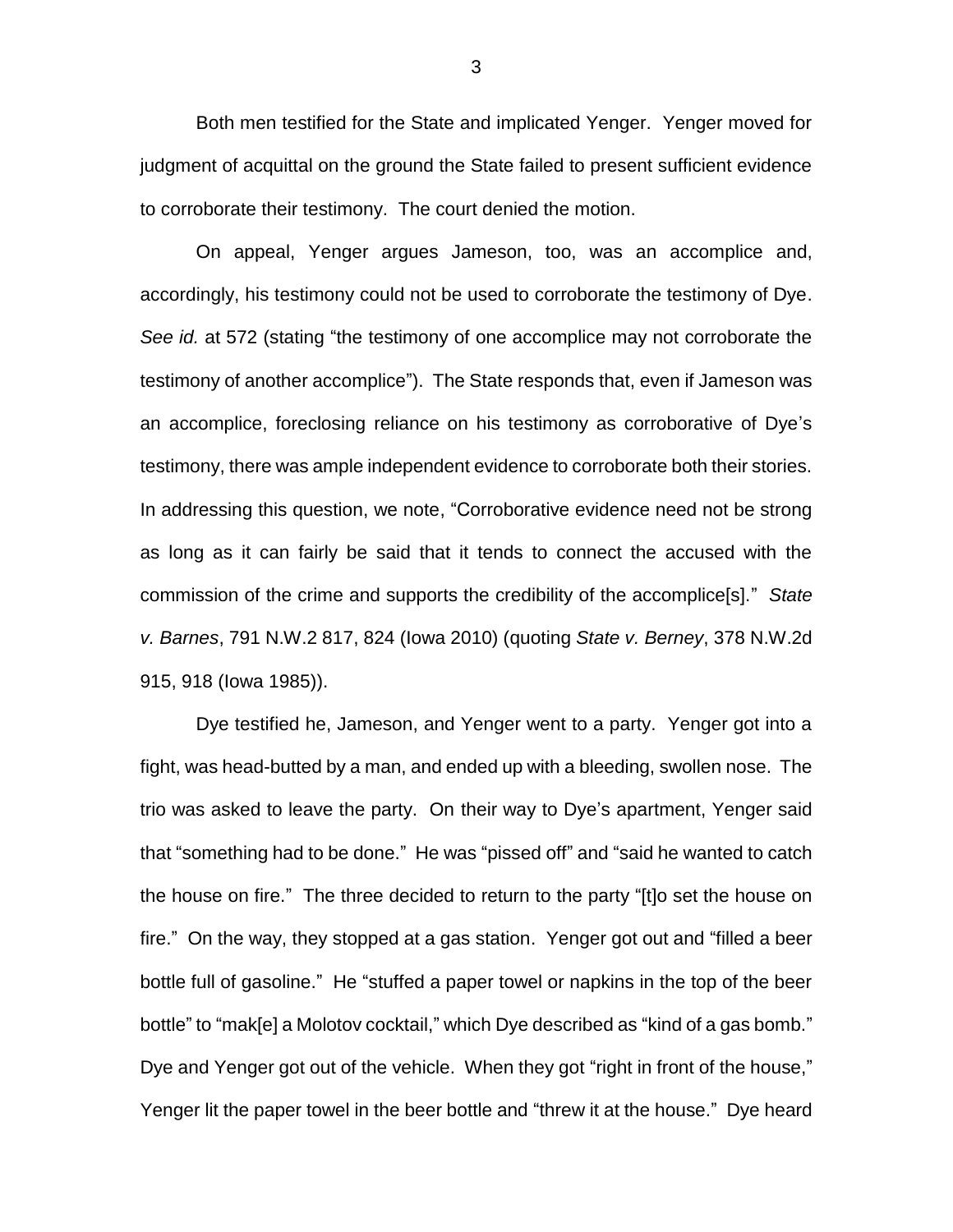"glass breaking" and saw "the house light up" and "flames go up." They "ran as fast as [they] could back to the vehicle." They turned and found "the house was fully in a blaze."

The following morning, the three learned the house burned down and two people died. Dye and Yenger decided to concoct a story that they "went to the party," "[t]here was a fight," they "got back in the car," they "[w]ent to [Dye's] apartment," and they "all passed out." Yenger later told Dye "to stick to the script" and "don't talk about it." After Dye was jailed, he received a note from Yenger stating "we have this thing beat" and "stick to the script."

Jameson similarly testified to their attendance at the party. When they were leaving, he said he heard Yenger "arguing with a guy." Yenger got into the back seat of the car and "was kind of holding . . . his face or his mouth." Yenger said, "[H]e was going to get them back or something." On the way to Dye's apartment, Yenger "said something about going back and setting the house on fire." When they arrived at the apartment, Yenger got out and, "a couple minutes" later, Yenger "showed back up to the vehicle and he had a gas can." The three returned to the party. Yenger got out of the car with the gas can. He went up to the house and tried "to set a tree on fire." Jameson "kept seeing kind of little poofs of fire shoot up and then go back down." He twice saw "a bright ball of fire." Yenger ran back to the car and they took off. The next morning, after learning what happened, Yenger told Jameson "if anyone asked, to tell them we just went out to the party and was drinking and went home and passed out." In an interview, Jameson conveyed the concocted story to law enforcement officers. Later, he "started feeling really bad" and, in a second interview, he told the officers "the whole story."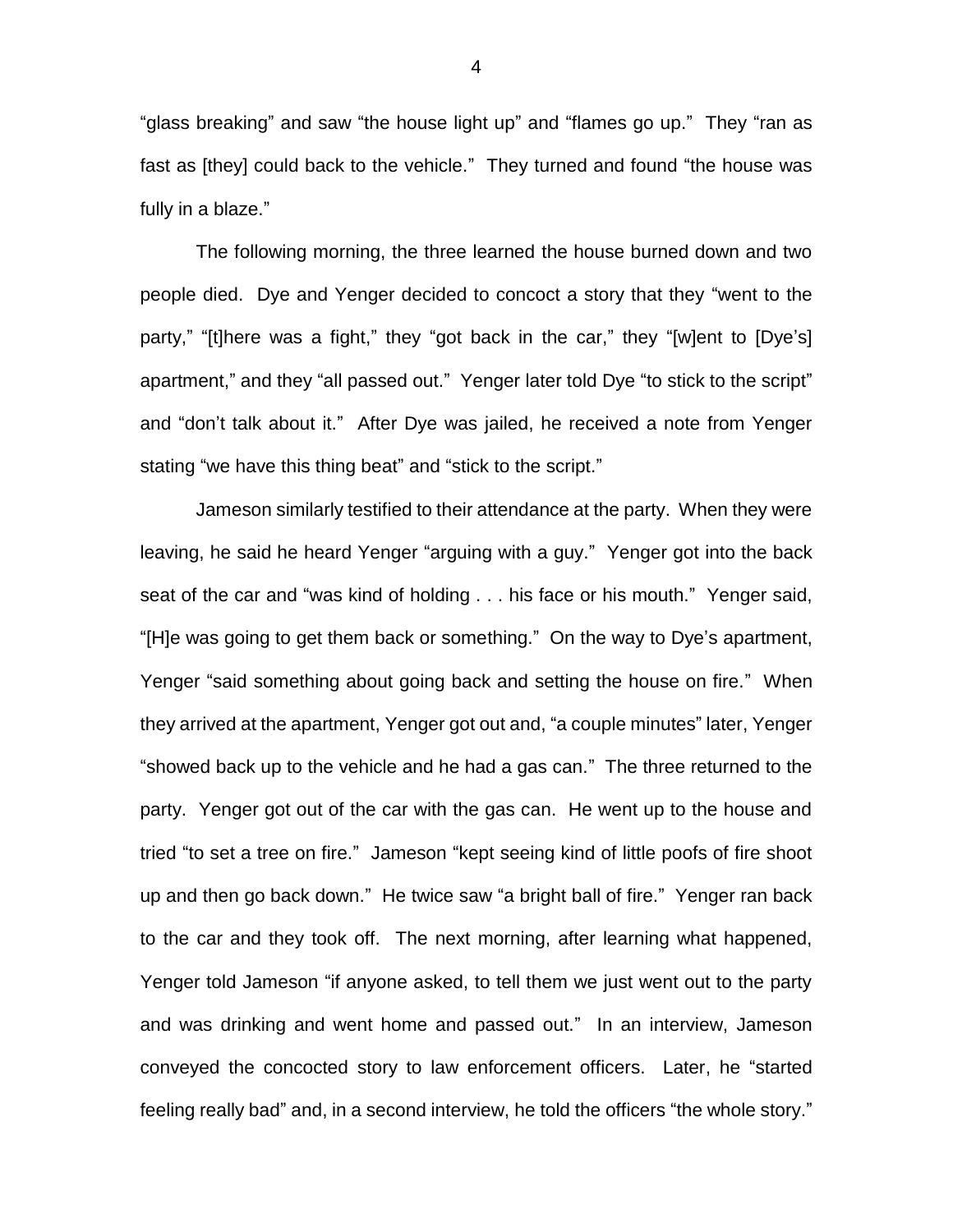When he was confronted with pictures of the crime scene and saw that there were no trees next to the house, he told an officer he believed Yenger "poured gas on the house and lit it on fire."

There were certainly discrepancies between Dye's and Jameson's versions of events, not the least of which were the descriptions of the container holding the gas. But both men consistently said Yenger started the fire.

Yenger did not testify at trial. But in pretrial statements to two individuals, he essentially admitted his involvement in the crimes. *See Douglas*, 675 N.W.2d at 572 ("[A] defendant's out-of-court confessions and admissions may corroborate the testimony of an accomplice.").

Acquaintance Jeramia Gillespie testified he asked Yenger if he would "be okay with" engaging in illegal activities. Yenger responded that, about ten years earlier, "he was involved in a house fire that killed two boys." Yenger explained "he and Zach Dye were attending a party and they got into it with the people that were there already." They left, but returned to the party with "like a Molotov cocktail . . . to get back at the people that made them leave." According to Gillespie, Yenger said he "firebombed the place where the party was at."

Yenger also told fellow jailhouse resident Christopher Showalter "he had two bodies and that's what he was there for." He explained he was with Dye and Jameson, and he saw "a flash of light" from the car. Yenger told Showalter, "[T]hey say that he caught a tree on fire, and that it was wet, and that if anything, the house caught the tree on fire." While in jail, Showalter heard Yenger tell Dye, "Keep your head up. Keep your stories straight. We can get through this if our stories match."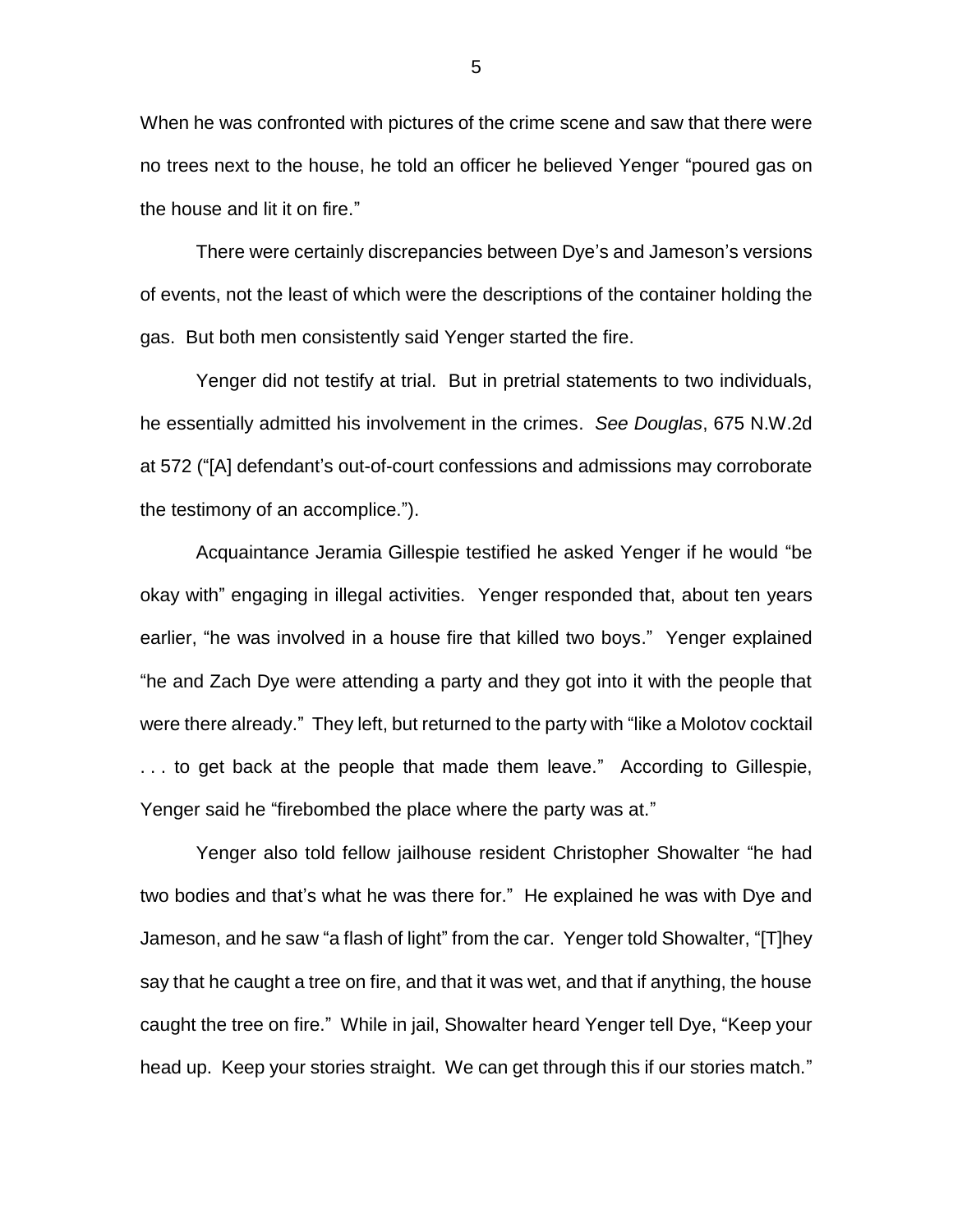According to Showalter, Yenger told another resident, "[Jameson] need not make it to court and that [the other resident] would be taken care of."

Yenger's pretrial statements to Gillespie and Showalter amounted to independent corroborative evidence of the accomplice testimony. But there was more.

Law enforcement officers also interviewed Yenger. Although he stuck with the concocted story and said he "went back to the apartment and passed out" after the party, he admitted going to the party with Dye and Jameson, getting into a fight at the party, getting "beat up," and being "irritated." These admissions corroborated the accomplices' testimony concerning his motive for setting the fire. *See State v. O'Callaghan*, 138 N.W. 402, 405 (1912) (noting defendant did not "deny his association with [the accomplices] . . . on the evening in question, prior to the commission of the offense, but also at the places named by [one of the accomplices] after the crime was committed").

We conclude there was sufficient independent evidence to corroborate the testimony of Dye and Jameson. The district court did not err in denying Yenger's motion for judgment of acquittal.

# *II. Ineffective Assistance*

Yenger claims his trial attorney was ineffective in failing to challenge three jury instructions. To prevail, Yenger must show (1) deficient performance and (2) prejudice. *See Strickland v. Washington*, 466 U.S. 668, 687 (1984). We find the record adequate to address the issue. *See State v. Ross*, 845 N.W.2d 692, 697 (Iowa 2014).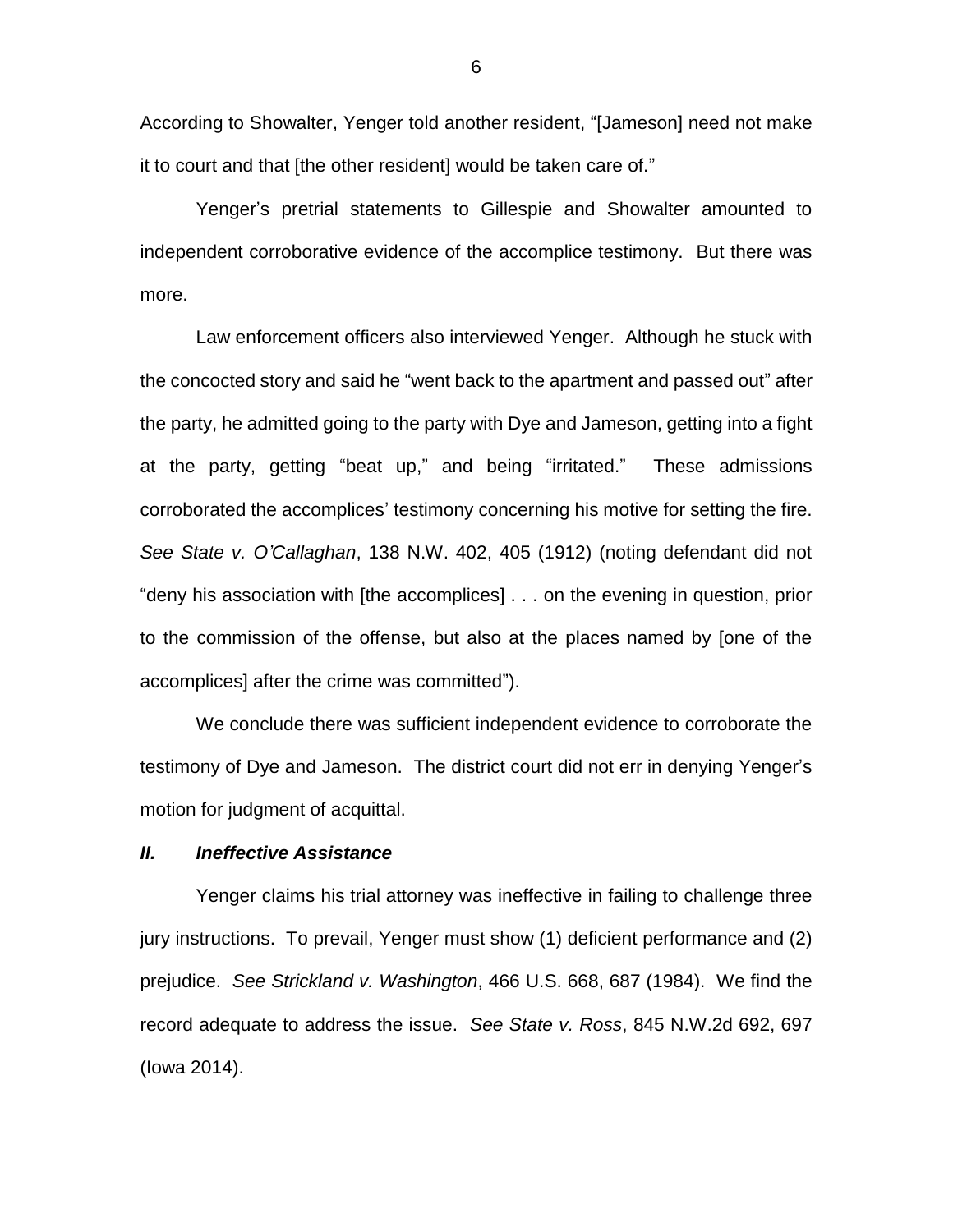# *A. Accomplice Instruction*

The district court gave the following accomplice instruction:

An "accomplice" is a person who knowingly and voluntarily cooperates or aids in the commission of a crime.

A person cannot be convicted only by the testimony of an accomplice. The testimony of an accomplice must be corroborated by other evidence tending to connect the defendant with the crime.

You are instructed that the Court has found that Zachary Dye was an accomplice and you must consider him an accomplice and the defendant cannot be convicted only by that testimony. If you find Kyle Jameson is an accomplice, the defendant cannot be convicted only by that testimony. There must be other evidence tending to connect the defendant with the commission of the crime. Such other evidence, if any, is not enough if it just shows a crime was committed. It must be evidence tending to single out the defendant as one of the persons who committed it.

Yenger argues, "Trial counsel should have requested and the district court should have given an instruction informing the jury that [Dye's and Jameson's] testimony could not be used to corroborate each other's testimony." Relatedly, he contends "[t]he jury should have been told there must be independent corroborating evidence connecting [him] to the crime." His claim is premised on the assumption the jury found Jameson to be an accomplice. *See State v. Harris*, 589 N.W.2d 239, 242 (Iowa 1999) ("There is no language in [what is now Iowa Rule of Criminal Procedure 2.22(2)] mandating the submission of interrogatories in all instances in which the conditions described in the rule exist.").<sup>1</sup> Because the district court did not submit a special interrogatory asking the jury to answer this question, we do not know whether the jury found him to be an accomplice. For purposes of this argument, we will assume without deciding Jameson was an accomplice.

 $\overline{a}$ 

<sup>1</sup> In *State v. Ellis*, No. 09-1210, 2011 WL 944428, at \*6 (Iowa Ct. App. Mar. 21, 2011), this court stated, "[S]pecial interrogatories would have assisted this court in its appellate review."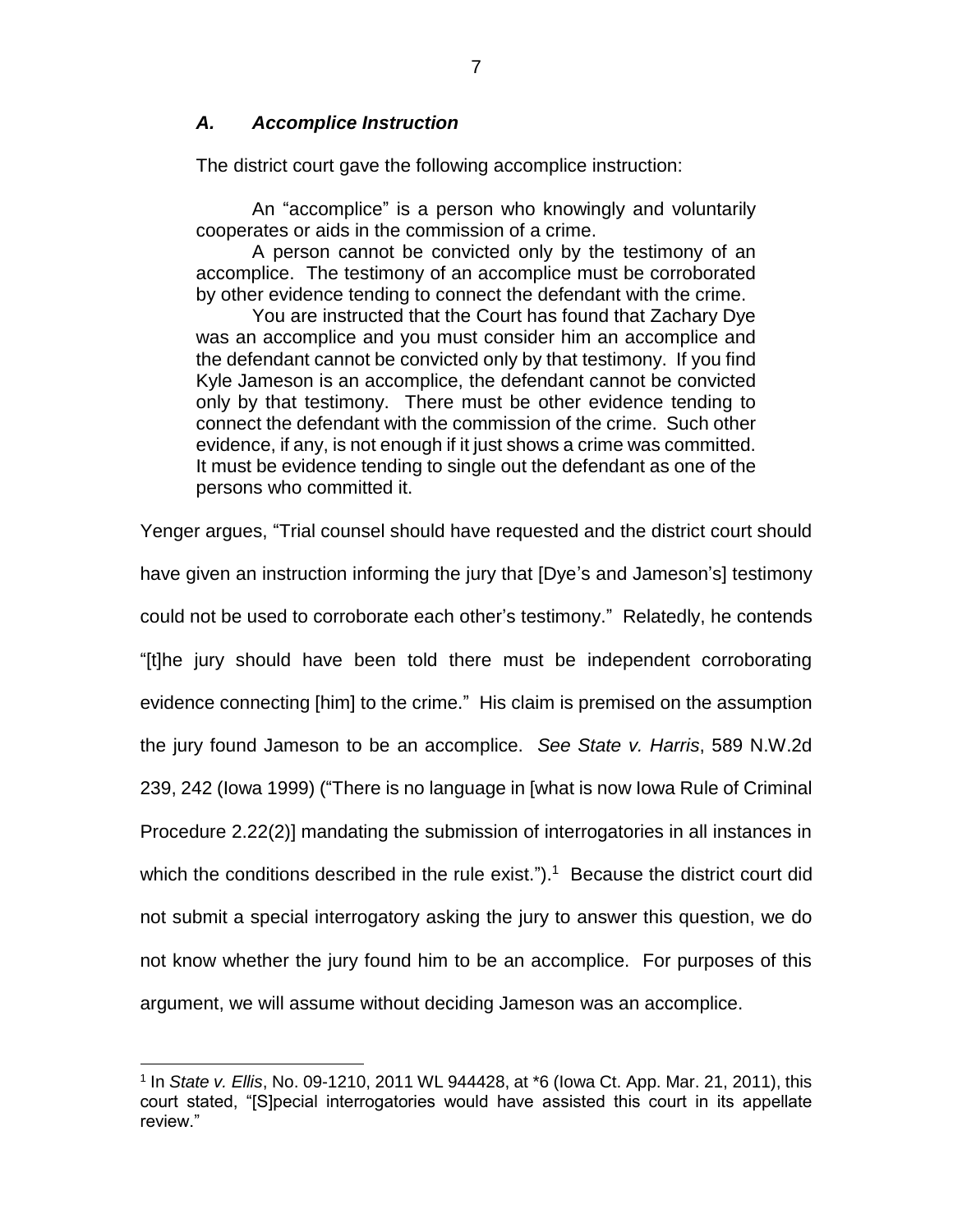The instruction adequately conveyed the law that "the testimony of one accomplice may not corroborate the testimony of another accomplice." *See State v. Barnes*, 791 N.W.2d 817, 824 (Iowa 2010) (quoting *State v. Douglas*, 675 N.W.2d 567, 572 (Iowa 2004)). We recognize the uniform language is not designed for more than one accomplice. *See* Iowa State Bar Ass'n, Iowa Crim. Jury Instruction No. 200.4 (2016). But the modified language of this instruction identified Dye as one accomplice and identified Jameson as the other potential accomplice. The instruction also stated Yenger could not "be convicted only by the testimony of an accomplice." It stood to reason that independent corroboration was required for each accomplice. *See State v. Horn*, 282 N.W.2d 717, 731 (Iowa 1979) (finding language "sufficient to advise the jury that evidence of one or more accomplices cannot convict a defendant unless corroborated by other evidence"); *State v. Everett*, 214 N.W.2d 214, 219 (Iowa 1974) (finding district court adequately accommodated the defendant's request to add a statement to an accomplice instruction indicating one accomplice could not corroborate the testimony of another accomplice). As discussed, the record contains independent corroboration of the accomplice testimony. We conclude counsel did not breach an essential duty in failing to challenge the instruction.

#### *B. Arson Instruction*

The first-degree murder charges required the State to prove four elements, including the following: (4) Yenger killed the individuals "while participating in the crime of Arson in the First Degree." Arson was defined for the jury in a separate instruction.

8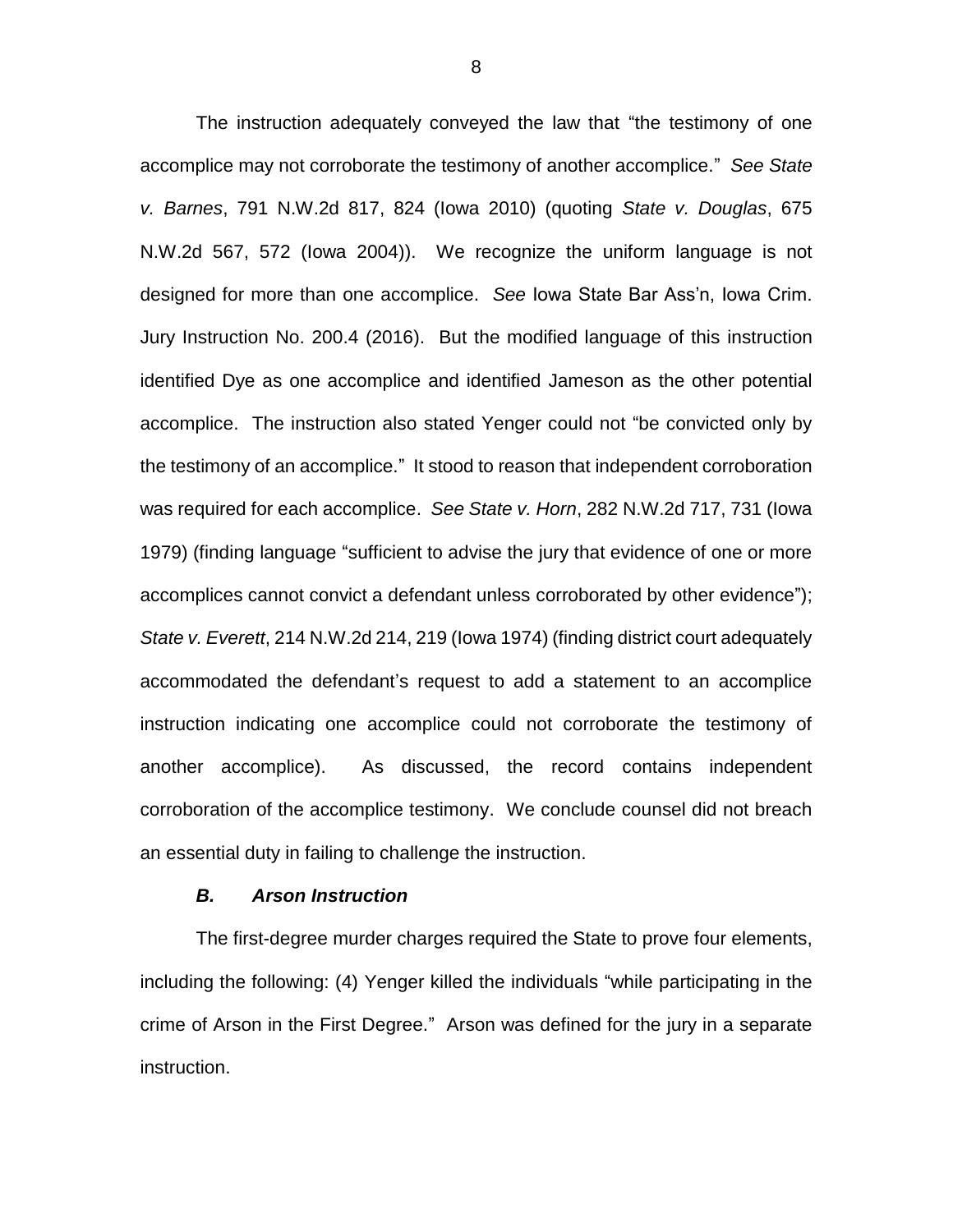Yenger argues his attorney should have challenged the arson instruction on the ground the jury was not "instructed that the State had to prove each and all elements of Arson in the First Degree in order to find [he] participated in the crime, as required in the fourth element of the offense of Murder in the First Degree."

Yenger is correct that the arson instruction did not require proof of each arson element. But (1) the jury was instructed to "consider all of the instructions together," (2) the first-degree murder instructions informed the jury the State needed to prove "all of the elements," and (3) one of the elements of first-degree murder was the participation in arson as separately defined. It follows that all the elements of arson had to be proved to find the fourth element of first-degree murder satisfied. *See State v. Liggins*, 557 N.W.2d 263, 267 (Iowa 1996) ("When a single instruction is challenged, it will be judged in context with other instructions relating to the criminal charge, not in isolation."). Yenger's attorney did not breach an essential duty in failing to challenge the arson instruction.

### *C. Prior Statements of Yenger*

The jury was instructed

Evidence has been offered to show that the defendant made statements at an earlier time and place.

If you find any of the statements were made, then *you may* consider them as part of the evidence, *just as if they had been made at this trial.*

(Emphasis added). Yenger argues the highlighted language was incorrect. In his view,

While the rules of evidence provide that statements of party opponents are admissible, the rule of evidence and the rationale underlying the hearsay exception provides no authority to require the jury to consider the statements as bearing the same weight as testimony received at trial, made under oath and under penalty of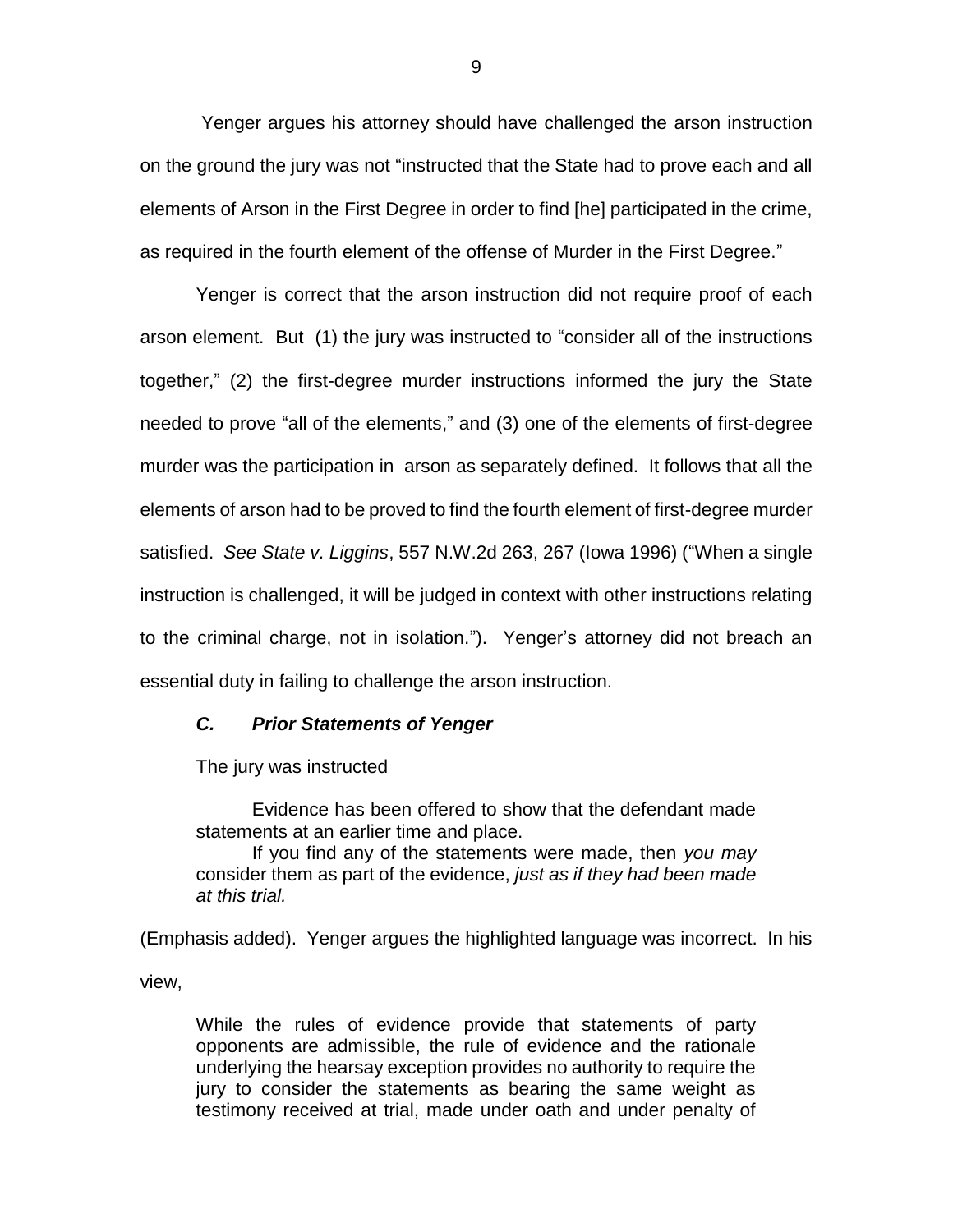perjury. Instead the jury should have been free to assign whatever weight and reliability to the statements as it saw fit.

The challenged language comes from a uniform jury instruction. *See* Iowa State Bar Ass'n, Iowa Crim. Jury Instruction No. 200.44 (2016). "Normally, we are slow to disapprove of the uniform jury instructions." *State v. Ambrose*, 861 N.W.2d 550, 559 (Iowa 2015).

We recently examined the instructional language Yenger challenges. In *State v. Payne*, No. 16-1672, 2018 WL 1182624, at \*8 (Iowa Ct. App. Mar. 7, 2018), we stated, "Any relevant statements [the defendant] made out of court that [were] inconsistent with his position at trial were . . . admissible, whether or not he testified." We cited Iowa Rule of Evidence 5.801(d)(2), which, in part, excludes from the definition of hearsay "[a]n opposing party's statement," which "is offered against an opposing party" and "[w]as made by the party in an individual or representative capacity." *Id.* Significantly, the rule does not require the party opponent's prior statement to have been made under oath. *See* Iowa R. Evid. 5.801(d)(2). In contrast, a declarant-witness's prior inconsistent statement must have been "given under penalty of perjury at a trial, hearing, or other proceeding or in a deposition." Iowa R. Evid.  $5.801(d)(1)(A)$ . In both instances, it is up to the jury to decide what weight to accord those statements.

Although the challenged instructional language does not appear in rule 5.801(d)(2), we believe it is a correct statement of the law. Contrary to Yenger's assertion, the language allows rather than requires the jury to consider the statements "just as if they had been made at this trial." The language is consistent with other instructions, including an instruction authorizing jurors to consider prior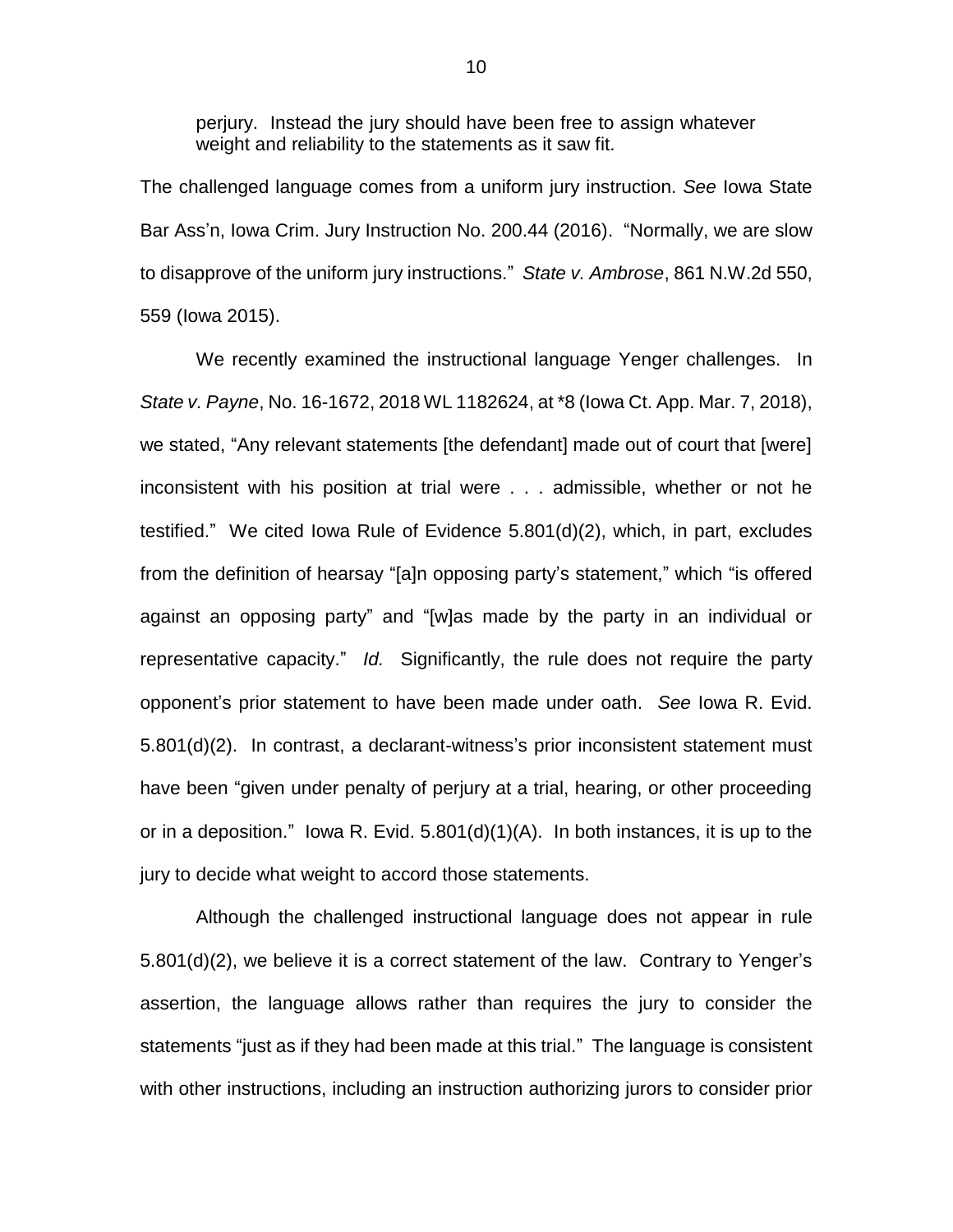unsworn inconsistent statements to assess witness credibility. The language also is consistent with an instruction on witness credibility, which allows jurors to consider "[w]hether a witness has made inconsistent statements" in deciding what testimony to believe.

Because the challenged language does not require jurors to accord the same weight to an unsworn prior inconsistent statement as they would to trial testimony, we conclude Yenger's attorney breached no essential duty in failing to object to that portion of the instruction. *See Payne*, 2018 WL 1182624, at \*9 ("The instruction did not direct the jury to assign the statement any particular weight or unduly emphasize the matter, nor did it create an improper permissive inference or presumption."); *see also State v. Hayes*, No. 17-0563, 2018 WL 2722782, at \*5 (Iowa Ct. App. June 6, 2018) (concluding counsel was not ineffective in failing to challenge this instruction); *State v. Wynn*, No. 16-2150, 2018 WL 769272, at \*3 (Iowa Ct. App. Feb. 7, 2018) (noting instruction made "no reference to a presumption or an inference")*; State v. Wineinger*, No. 16-1471, 2017 WL 6027727, at \*3 (Iowa Ct. App. Nov. 22, 2017) (concluding instruction was "a correct statement of law"); *State v. Tucker*, No. 13-1790, 2015 WL 405970, at \*3 (Iowa Ct. App. Jan. 28, 2015) (disagreeing with assertion that the instruction was misleading).

#### *D. Cumulative Error*

Yenger argues "the cumulative effect of multiple errors may amount to ineffective assistance." Having found no individual errors, we decline to find cumulative error.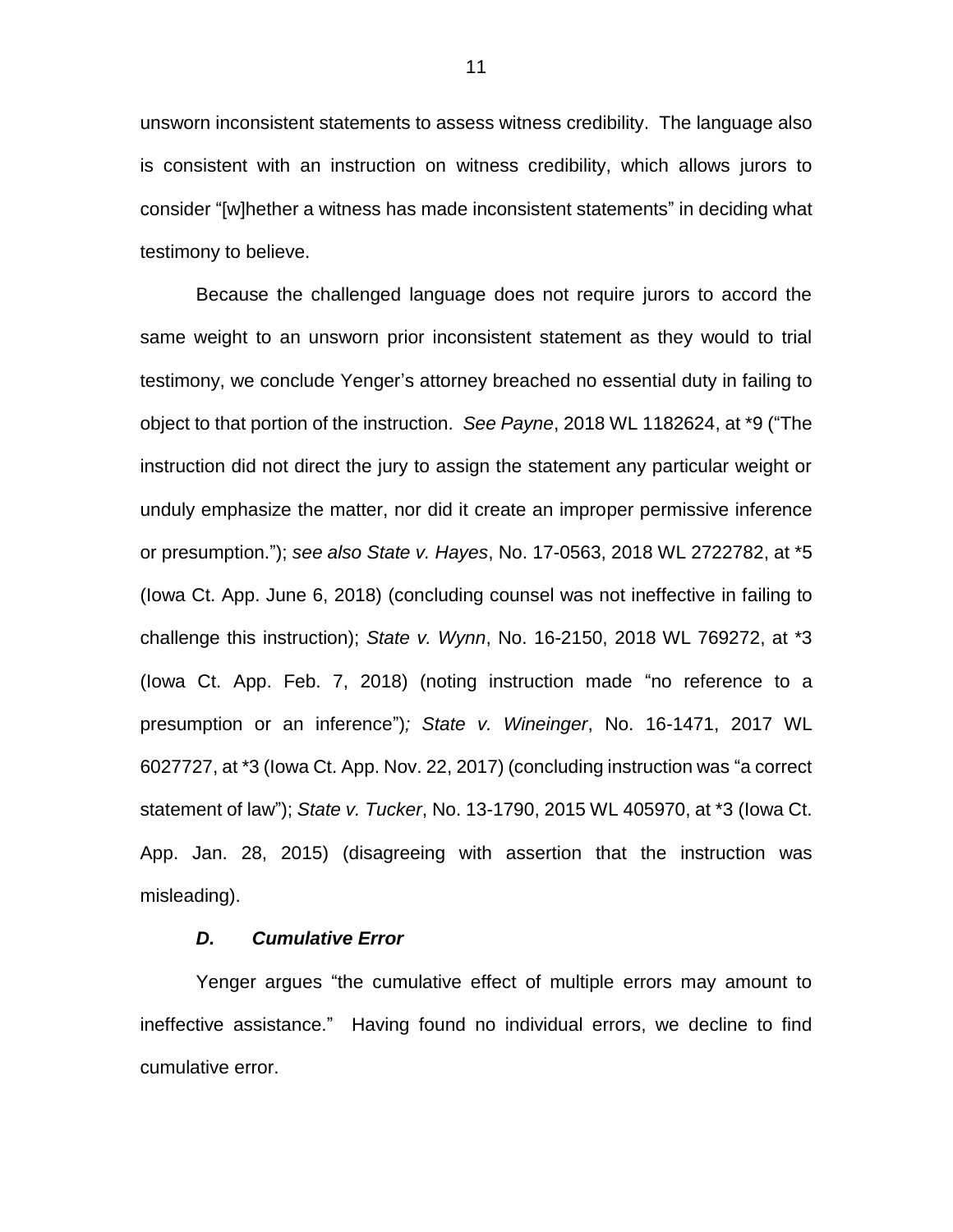### *III. Post-Trial Motions*

Yenger filed a combined motion in arrest of judgment and motion for new trial. He asserted the evidence was insufficient "to support the jury verdict in that the witnesses who were relied upon to corroborate the alleged accomplices' testimony were not credible" and the verdict was "contrary to law and evidence." The State filed a resistance. At sentencing, the district court summarily denied the motions for "each and every reason set forth in the State's Resistance." The court also cited the standard set forth in *State v. Ellis*, 578 N.W.2d 655, 659 (Iowa 1998) (adopting weight-of-the-evidence standard for consideration of new trial motions filed under Iowa Rule of Criminal Procedure 2.24(2)(b)(6)). The State's resistance summarized the evidence on which the State relied, including the testimony of Dye, Jameson, Showalter, and Gillespie.

Yenger argues the court failed "to meaningfully consider his arguments in the post-trial motions." He notes the absence of any reference to "his argument that Dye and Jameson lacked credibility" or his argument that "there was insufficient corroboration of their testimony." Yenger acknowledges that, in *State v. Maxwell*, 743 N.W.2d 185, 193 (Iowa 2008), the Iowa Supreme Court refused to reverse a summary denial of a new trial motion. He asks us to overrule *Maxwell*.

In *Maxwell*, the court stated,

In denying Maxwell's motion, the district court must have found the jury's guilty verdict was not contrary to the weight of the evidence. Because Maxwell's motion raised the issue in the district court, we are allowed to review the record to determine whether a proper basis exists to affirm the district court's denial of Maxwell's motion for new trial.

12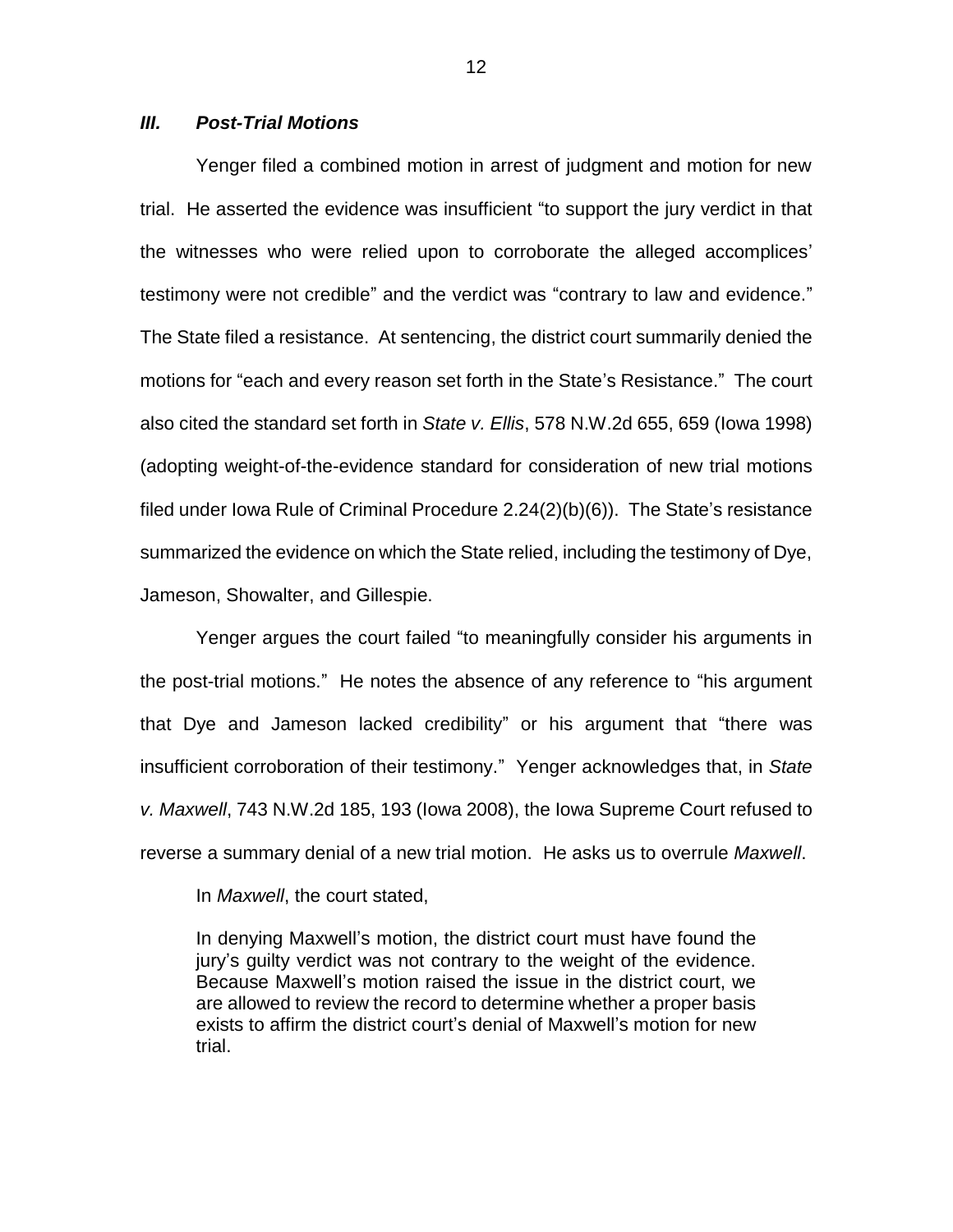743 N.W.2d at 193. We are not at liberty to overrule this precedent, as Yenger requests. Having reviewed the trial evidence and the merits of Yenger's motion, $2$ we conclude the district court did not abuse its discretion in denying the new trial motion. Assuming Yenger is also challenging the court's denial of his motion in arrest of judgment, we conclude the jury's findings of guilt were supported by substantial evidence.

We affirm Yenger's convictions for two counts of first-degree murder.

# **AFFIRMED.**

 $\overline{a}$ 

Doyle, J., concurs; Tabor, J., dissents.

<sup>2</sup> We are unpersuaded by the State's error-preservation concern because the issue was raised and decided in the district court.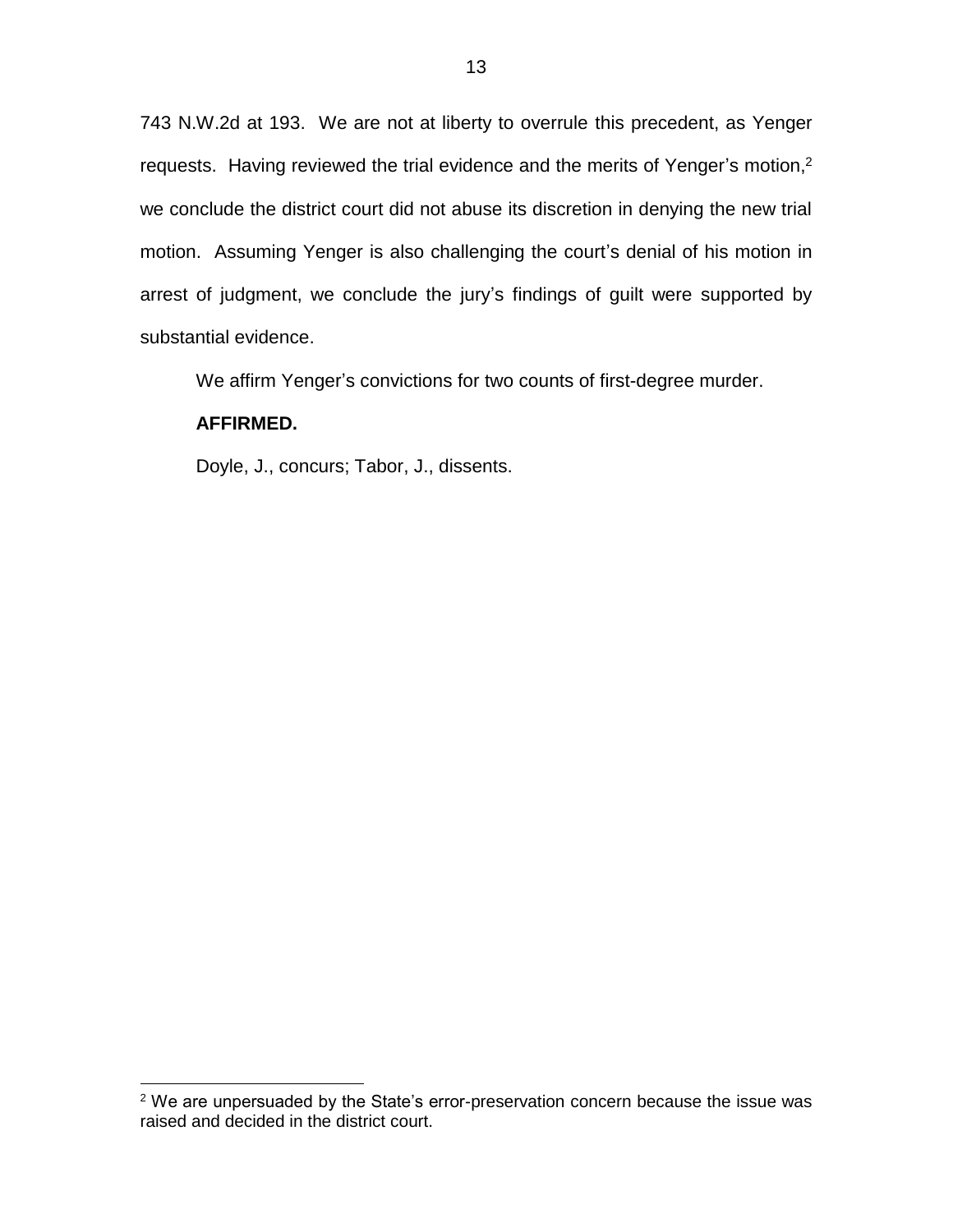#### **TABOR, Judge.** (dissenting)

I respectfully dissent. The court instructed the jurors that if they found Yenger made statements at an earlier time and place they were allowed to consider those out-of-court statements as part of the evidence—"just as if they had been made at this trial." This instruction misstated the law. The majority acknowledges the disputed language cannot be found in the rules of evidence. And contrary to the majority's interpretation, the instruction's use of the term "may" does not mean the jurors were *allowed* but not *required* to give the out-of-court statements the same weight as sworn testimony. Rather, the instruction permitted jurors to decide whether they believed Yenger made the statements attributed to him by accomplices, acquaintances, or jailmates. Once the jurors chose to consider Yenger's out-of-court statements as part of the evidence, the instruction assigned his statements the same status as if he had made them under oath. Because the flawed instruction prejudiced Yenger, I would reverse and remand for a new trial.

Yenger's extrajudicial statements were not hearsay and were admissible because the State offered them against the opposing party. *See* Iowa R. Evid. 5.801(d)(2)(A). Admissions by a party-opponent "constitute substantive evidence of the facts asserted but are not conclusive evidence of those facts." *See State v. Bayles*, 551 N.W.2d 600, 606 (Iowa 1996). Critically, substantive evidence is not the same as sworn testimony. Yenger's admissions were not made under oath and, therefore, did not have the same binding effect on the declarant. Unless admissions are made in open court, they will not warrant a conviction without

14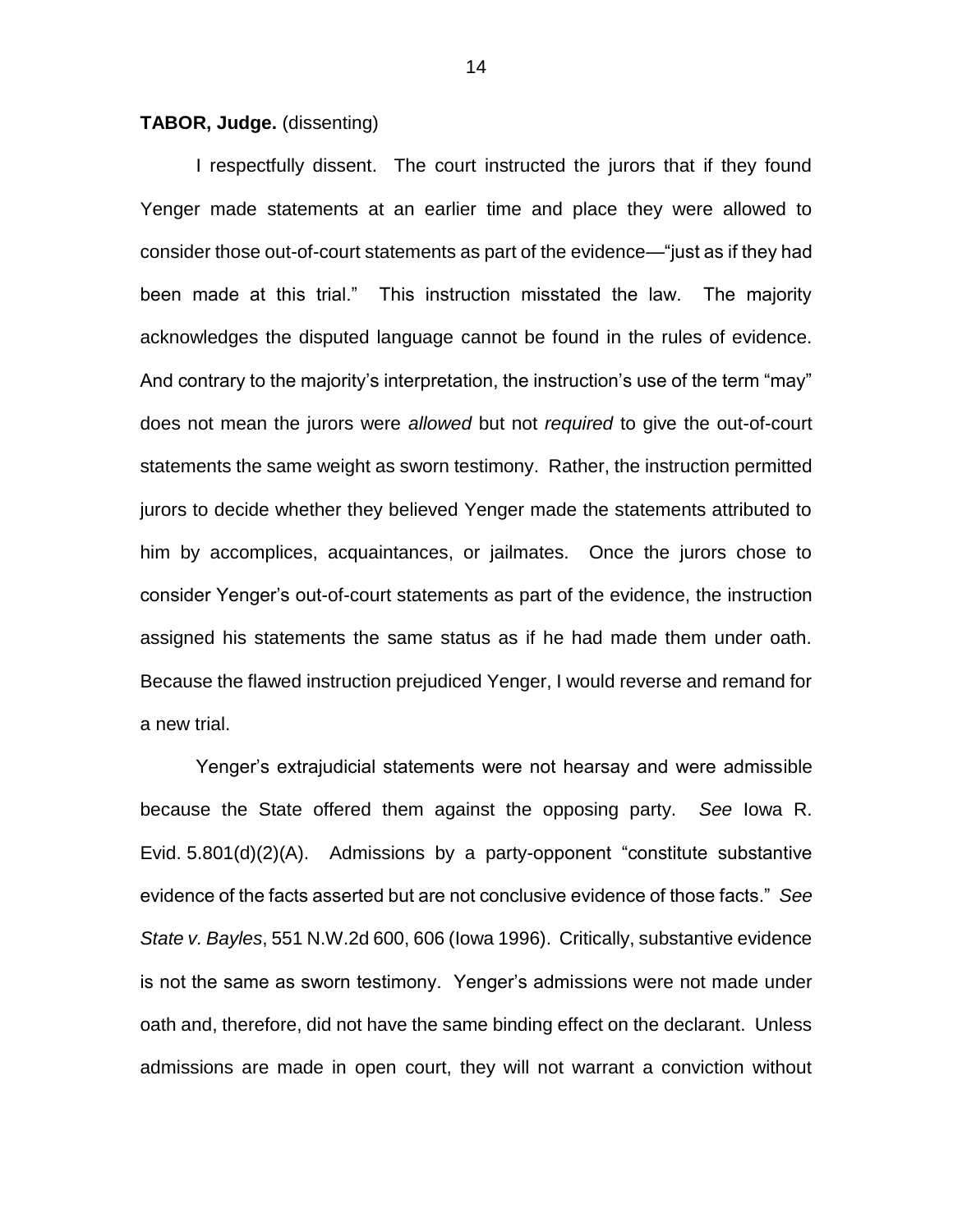sufficient corroboration.<sup>3</sup> Iowa R. Crim. P. 2.21(4); State v. Polly, 657 N.W.2d 462, 466 n.1 (Iowa 2003). In the absence of the oath, any ability to observe the declarant's demeanor, and cross examination to aid in determining credibility, the probative force of out-of-court statements differs from the probative force of testimony. It was a mistake to instruct the jury on a false equivalency.

As the majority notes, the disputed language comes from a stock instruction. Iowa State Bar Ass'n, Iowa Criminal Jury Instruction 200.44 (2016). It is true we are "reluctant to disapprove uniform instructions." *See State v. Weaver,* 405 N.W.2d 852, 855 (Iowa 1987) (citing *State v. Jeffries,* 313 N.W.2d 508, 509 (Iowa 1981)). But uniform instructions are not "preapproved" by our supreme court. *See State v. Robinson*, 859 N.W.2d 464, 490 (Iowa 2015) (Wiggins, J., dissenting) (asserting "we can never delegate the formulation of the law to the instruction committee"). In this instance, the bar association's instruction committee did not cite any authority for treating a criminal defendant's unsworn out-of-court statements as the equivalent of in-court testimony offered under oath.<sup>4</sup>

 $\overline{a}$ <sup>3</sup> As Yenger points out, the uniform instruction on confessions by a defendant does not include a directive for the jury to consider the statements as if they had been made at trial. *See* Iowa State Bar Ass'n, Iowa Criminal Jury Instruction 200.16 (2016). Rather, the jury is told to consider various circumstances under which the confession was made before deciding how much weight to give it. *Id*.

<sup>4</sup> This uniform instruction previously read: "Evidence has been offered to show the Defendant made statements at an earlier time and place while not under oath. These statements are called admissions. You may consider an admission for any purpose." *See State v. Tejeda*, 677 N.W.2d 744, 754 (Iowa 2004) (finding no prejudice from counsel's failure to object to that instruction where the State did not offer any admissions by Tejeda). In reviewing the same instruction considered in *Tejeda*, one member of our court opined: "This instruction dangerously infers that all statements, offered as uttered by the defendant, implies, or arguably directs, their truth. This impeaches, surely shakes, any contrary exculpatory evidence offered to rebut its content." *Young v. State*, No. 06-0763, 2007 WL 3376830 (Iowa Ct. App. Nov. 15, 2007) (Schechtman, S.J., concurring). It appears the instruction was revised in 2003.